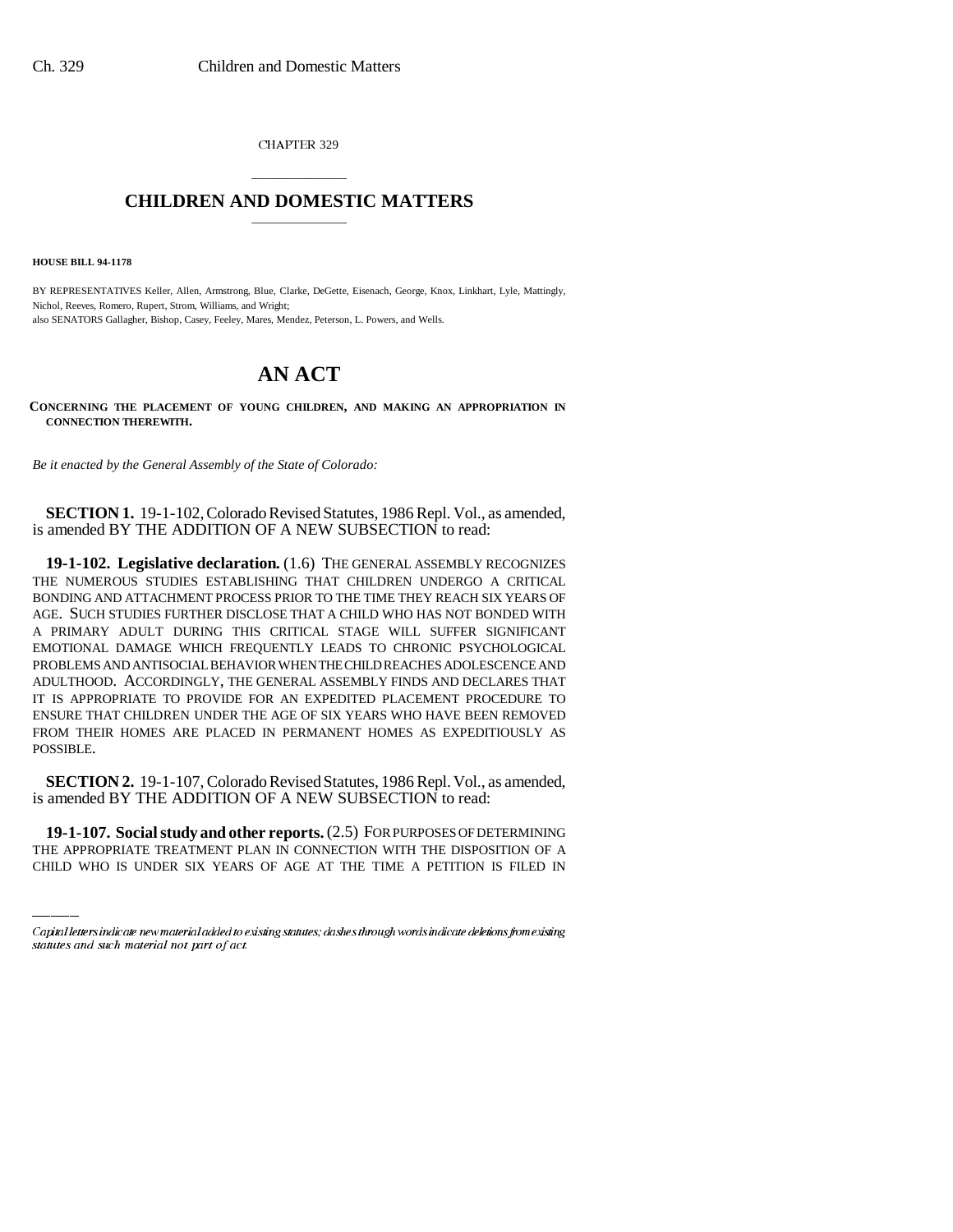ACCORDANCE WITH SECTION 19-3-501 (2), THE REPORT SHALL INCLUDE A LIST OF SERVICES AVAILABLE TO FAMILIES THAT ARE SPECIFIC TO THE NEEDS OF THE CHILD AND THE CHILD'S FAMILY AND THAT ARE AVAILABLE IN THE COMMUNITY WHERE THE FAMILY RESIDES. THE REPORT SHALL ESTABLISH A PRIORITY OF THE SERVICES IF MULTIPLE SERVICES ARE RECOMMENDED. THE SERVICES MAY INCLUDE, BUT ARE NOT LIMITED TO, TRANSPORTATION SERVICES, VISITATION SERVICES, PSYCHOLOGICAL COUNSELING, DRUG SCREENING AND TREATMENT PROGRAMS, MARRIAGE AND FAMILY COUNSELING, PARENTING CLASSES, HOUSING AND DAY CARE ASSISTANCE, AND HOMEMAKER SERVICES.

**SECTION 3.** Article 1 of title 19, Colorado Revised Statutes, 1986 Repl. Vol., as amended, is amended BY THE ADDITION OF A NEW SECTION to read:

**19-1-123. Expedited procedures for permanent placement - children under the age of six years - designated counties - annual report.** (1) (a) THE EXPEDITED PROCEDURES FOR THE PERMANENT PLACEMENT OF CHILDREN UNDER THE AGE OF SIX YEARS REQUIRED BY ARTICLE 3 OF THIS TITLE SHALL BE IMPLEMENTED ON A COUNTY-BY-COUNTY BASIS BEGINNING JULY 1, 1994. THE DEPARTMENT OF HUMAN SERVICES, IN CONSULTATION WITH THE JUDICIAL DEPARTMENT AND THE GOVERNING BOARDS OF EACH COUNTY DEPARTMENT OF SOCIAL SERVICES, SHALL HAVE THE RESPONSIBILITY FOR ESTABLISHING AN IMPLEMENTATION SCHEDULE WHICH PROVIDES FOR STATEWIDE IMPLEMENTATION OF SUCH EXPEDITED PROCEDURES BY JUNE 30, 2004. A DESIGNATED COUNTY SHALL BE REQUIRED TO IMPLEMENT THE EXPEDITED PROCEDURES ON AND AFTER THE IMPLEMENTATION DATE APPLICABLE TO THE COUNTY AS SPECIFIED IN THE IMPLEMENTATION SCHEDULE FOR EACH NEW CASE FILED IN THE COUNTY INVOLVING A CHILD WHO IS UNDER SIX YEARS OF AGE AT THE TIME A PETITION IS FILED IN ACCORDANCE WITH SECTION 19-3-501 (2).

(b) THE IMPLEMENTATION SCHEDULE DEVELOPED PURSUANT TO PARAGRAPH (a) OF THIS SUBSECTION (1) SHALL BE CONTINGENT UPON THE AVAILABILITY OF MONEYS IN THE FAMILY ISSUES CASH FUND CREATED IN SECTION 26-5.3-106, C.R.S., INCLUDING ANY MONEYS TRANSFERRED PURSUANT TO PARAGRAPH (a) OF SUBSECTION (2) OF THIS SECTION AS A RESULT OF OUT-OF-HOME PLACEMENT COSTS AVOIDANCE.

(2) (a) ON OR BEFORE DECEMBER 31,1995, AND EACH DECEMBER 31 THEREAFTER THROUGH AND INCLUDING DECEMBER 31, 2003, THE DEPARTMENT OF HUMAN SERVICES IN CONSULTATION WITH THE JUDICIAL DEPARTMENT SHALL SUBMIT A WRITTEN REPORT TO THE JOINT BUDGET COMMITTEE REGARDING PROGRAM EFFECTIVENESS AND PROGRESS TOWARD STATEWIDE IMPLEMENTATION. SUCH REPORT SHALL ALSO PROVIDE AN EVALUATION AS TO WHETHER OUT-OF-HOME PLACEMENT COSTS HAVE BEEN AVOIDED AS A RESULT OF THE PROGRAM. IN THE EVENT SUCH COSTS HAVE BEEN AVOIDED, THE DEPARTMENT OF HUMAN SERVICES SHALL REQUEST THAT ANY AVAILABLE MONEYS BE TRANSFERRED FROM THE OUT-OF-HOME PLACEMENT BUDGET CATEGORY TO THE FAMILY ISSUES CASH FUND FOR THE PURPOSES OF STATEWIDE IMPLEMENTATION. THE IMPLEMENTATION OF EXPEDITED PROCEDURES IN ADDITIONAL COUNTIES SHALL BE SUBJECT TO SPECIFIC APPROPRIATION BY THE GENERAL ASSEMBLY.

(b) THE FINAL REPORT SUBMITTED ON OR BEFORE DECEMBER 31, 2003, SHALL ALSO INCLUDE ANY RECOMMENDATIONS CONCERNING THE CONTINUATION OF THE EXPEDITED PROCEDURES, RECOMMENDATIONS REGARDING ANY LEGISLATIVE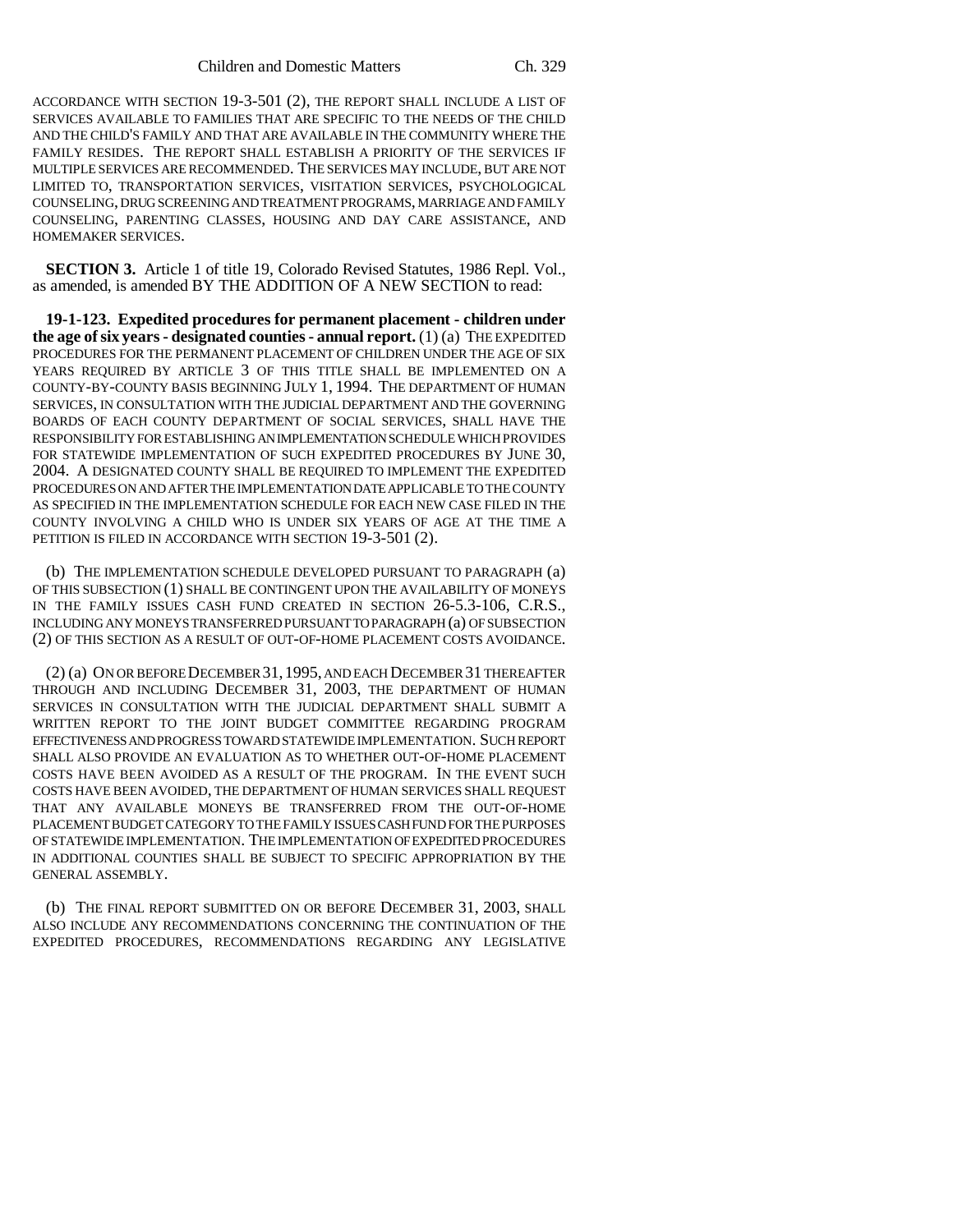#### Ch. 329 Children and Domestic Matters

MODIFICATIONS, INCLUDING, IF NECESSARY, ANY RECOMMENDATIONS FOR EXTENSIONS OF TIME REQUIRED FOR STATEWIDE IMPLEMENTATION, AND ANY OTHER INFORMATION DEEMED NECESSARY AND APPROPRIATE.

**SECTION 4.** Part 1 of article 3 of title 19, Colorado Revised Statutes, 1986 Repl. Vol., as amended, is amended BY THE ADDITION OF A NEW SECTION to read:

**19-3-104. Hearings - procedure.** EXCEPT FOR PROCEEDINGS HELD PURSUANT TO SECTION 19-3-703, ANY HEARING CONDUCTED PURSUANT TO THIS ARTICLE IN A COUNTY DESIGNATED PURSUANT TO SECTION 19-1-123 REGARDING A CHILD WHO IS UNDER SIX YEARS OF AGE AT THE TIME A PETITION IS FILED IN ACCORDANCE WITH SECTION 19-3-501 (2) SHALL NOT BE DELAYED OR CONTINUED UNLESS GOOD CAUSE IS SHOWN AND UNLESS THE COURT FINDS THAT THE BEST INTERESTS OF THE CHILD WILL BE SERVED BY GRANTING A DELAY OR CONTINUANCE. WHENEVER ANY SUCH DELAY OR CONTINUANCE IS GRANTED, THE COURT SHALL SET FORTH THE SPECIFIC REASONS NECESSITATING THE DELAY OR CONTINUANCE AND SHALL SCHEDULE THE MATTER WITHIN THIRTY DAYS AFTER THE DATE OF GRANTING THE DELAY OR CONTINUANCE. IF APPROPRIATE, IN ANY HEARING CONDUCTED PURSUANT TO THIS ARTICLE IN A COUNTY DESIGNATED PURSUANT TO SECTION 19-1-123 REGARDING A CHILD WHO IS UNDER SIX YEARS OF AGE AT THE TIME A PETITION IS FILED IN ACCORDANCE WITH SECTION 19-3-501 (2), THE COURT SHALL INCLUDE ALL OTHER CHILDREN RESIDING IN THE SAME HOUSEHOLD WHOSE PLACEMENT IS SUBJECT TO DETERMINATION PURSUANT TO THIS ARTICLE.

**SECTION 5.** 19-3-201 (2), Colorado Revised Statutes, 1986 Repl. Vol., as amended, is amended to read:

**19-3-201. Venue.** (2) When proceedings are commenced under this article in a county other than that of the child's residence, the court in which proceedings were initiated may, on its own motion or on the motion of any interested party, transfer the case to the court in the county where the child resides if adjudication has taken place and it finds that the transfer would not be detrimental to the best interests of the child; EXCEPT THAT, IN A COUNTY DESIGNATED PURSUANT TO SECTION 19-1-123, IF THE CHILD IS UNDER SIX YEARS OF AGE AT THE TIME A PETITION IS FILED IN ACCORDANCE WITH SECTION 19-3-501 (2), IT SHALL BE PRESUMED THAT ANY TRANSFER OF PROCEEDINGS WITHOUT GOOD CAUSE SHOWN THAT RESULTS IN A DELAY IN THE JUDICIAL PROCEEDINGS WOULD BE DETRIMENTAL TO THE CHILD'S BEST INTERESTS. SUCH PRESUMPTION MAY BE REBUTTED BY A PREPONDERANCE OF THE EVIDENCE.

**SECTION 6.** 19-3-505 (3) and (7), Colorado Revised Statutes, 1986 Repl. Vol., as amended, are amended to read:

**19-3-505. Adjudicatory hearing - findings - adjudication.** (3) Adjudicatory hearings shall be held at the earliest possible time, but in no instance shall such hearing be held later than ninety days after service of the petition, OR, IN A COUNTY DESIGNATED PURSUANT TO SECTION 19-1-123, IF THE CHILD IS UNDER SIX YEARS OF AGE AT THE TIME A PETITION IS FILED IN ACCORDANCE WITH SECTION 19-3-501 (2), IN NO INSTANCE SHALL SUCH HEARING BE HELD LATER THAN SIXTY DAYS AFTER SERVICE OF THE PETITION unless the court finds that the best interests of the child will be served by granting a delay. If the court determines that a delay is necessary, it shall set forth the specific reason why such delay is necessary and shall schedule the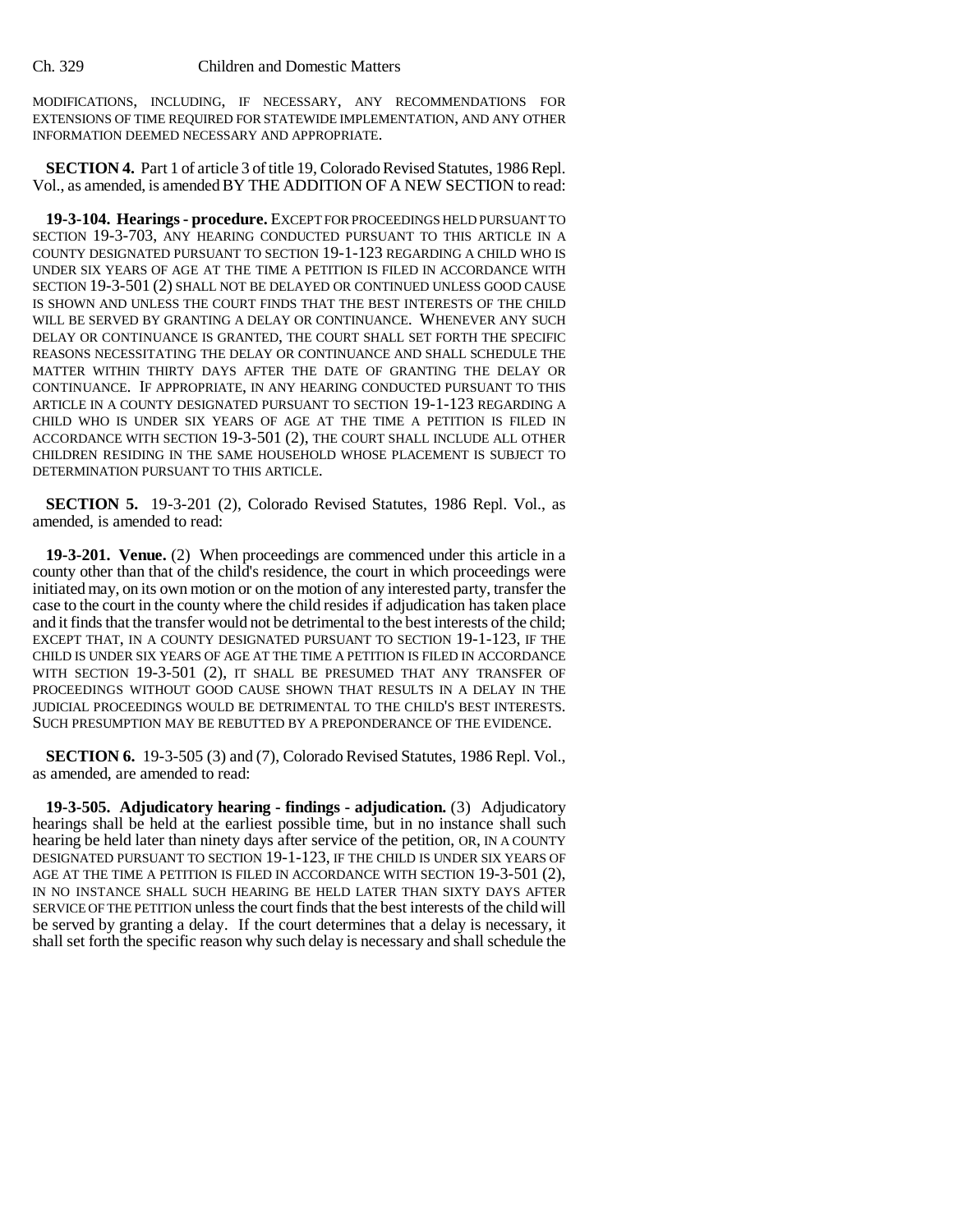adjudicatory hearing at the earliest possible time following the delay.

(7) (a) When the court finds that the allegations of the petition are supported by a preponderance of the evidence, except when the case is continued as provided in the introductory portion to subsection (5) of this section, the court shall sustain the petition and shall make an order of adjudication setting forth whether the child is neglected or dependent. Evidence that child abuse or nonaccidental injury has occurred shall constitute prima facie evidence that such child is neglected or dependent, and such evidence shall be sufficient to support an adjudication under this section.

(b) The court shall then hold the dispositional hearing, but such hearing may be continued on the motion of any interested party or on the motion of the court. Such continuance shall not exceed thirty days unless good cause exists. IN A COUNTY DESIGNATED PURSUANT TO SECTION 19-1-123, IF THE CHILD IS UNDER SIX YEARS OF AGE AT THE TIME A PETITION IS FILED IN ACCORDANCE WITH SECTION 19-3-501 (2), THE DISPOSITIONAL HEARING SHALL BE HELD WITHIN THIRTY DAYS AFTER THE ADJUDICATORY HEARING UNLESS GOOD CAUSE IS SHOWN AND UNLESS THE COURT FINDS THAT THE BEST INTERESTS OF THE CHILD WILL BE SERVED BY GRANTING A DELAY. IT IS THE INTENT OF THE GENERAL ASSEMBLY THAT THE DISPOSITIONAL HEARING BE HELD ON THE SAME DAY AS THE ADJUDICATORY HEARING, WHENEVER POSSIBLE.

**SECTION 7.** The introductory portion to 19-3-508 (1), 19-3-508 (1) (a), the introductory portion to  $19-3-508$  (4), and  $19-3-508$  (4) (a), Colorado Revised Statutes, 1986 Repl. Vol., as amended, are amended to read:

**19-3-508. Neglected or dependent child - disposition.** (1) When a child has been adjudicated to be neglected or dependent, the court may enter a decree of disposition the same day, but in any event it shall do so within forty-five days unless the court finds that the best interests of the child will be served by granting a delay. IN A COUNTY DESIGNATED PURSUANT TO SECTION 19-1-123, IF THE CHILD IS UNDER SIX YEARS OF AGE AT THE TIME A PETITION IS FILED IN ACCORDANCE WITH SECTION 19-3-501 (2), THE COURT SHALL ENTER A DECREE OF DISPOSITION WITHIN THIRTY DAYS AFTER THE ADJUDICATION AND SHALL NOT GRANT A DELAY UNLESS GOOD CAUSE IS SHOWN AND UNLESS THE COURT FINDS THAT THE BEST INTERESTS OF THE CHILD WILL BE SERVED BY GRANTING THE DELAY. IT IS THE INTENT OF THE GENERAL ASSEMBLY THAT THE DISPOSITIONAL HEARING BE HELD ON THE SAME DAY AS THE ADJUDICATORY HEARING, WHENEVER POSSIBLE. If a delay is granted, the court shall set forth the reasons why a delay is necessary and the minimum amount of time needed to resolve the reasons for the delay and shall schedule the hearing at the earliest possible time following the delay. When the decree does not terminate the parent-child legal relationship, the court shall approve an appropriate treatment plan which shall include but not be limited to one or more of the following provisions of paragraphs (a) to (d) of this subsection (1):

(a) The court may place the child in the legal custody of one or both parents or the guardian, with or without protective supervision, under such conditions as the court deems necessary and appropriate. IN A COUNTY DESIGNATED PURSUANT TO SECTION 19-1-123, IF THE CHILD IS UNDER SIX YEARS OF AGE AT THE TIME A PETITION IS FILED IN ACCORDANCE WITH SECTION 19-3-501 (2) AND IS PLACED WITH A PARENT OR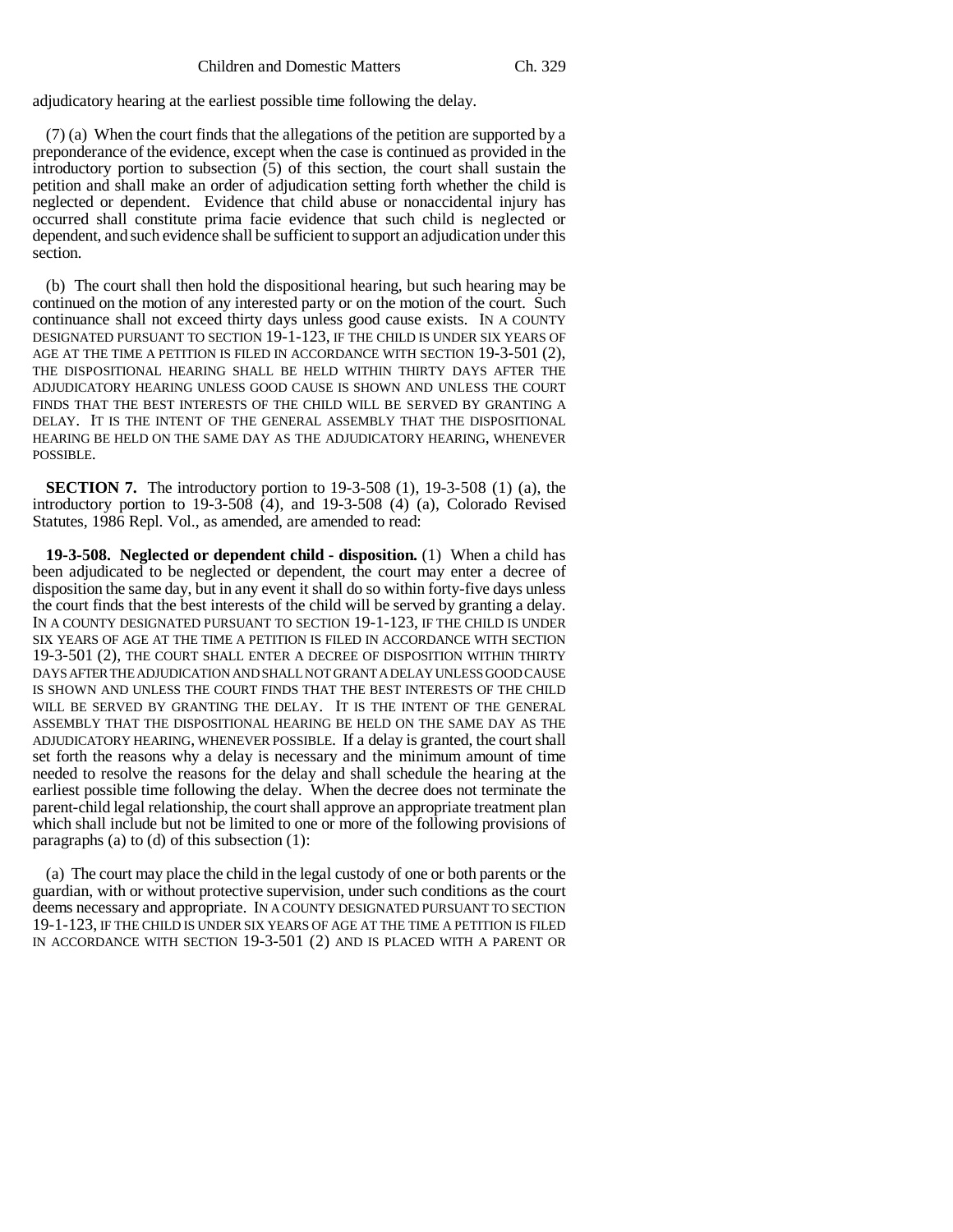## Ch. 329 Children and Domestic Matters

GUARDIAN WHO IS A NAMED RESPONDENT IN A PETITION FILED PURSUANT TO SECTION 19-3-502, THE TREATMENT PLAN SHALL INCLUDE A REQUIREMENT THAT THE FAMILY OBTAIN SERVICES SPECIFIC TO THE FAMILY'S NEEDS IF AVAILABLE IN THE COMMUNITY WHERE THE FAMILY RESIDES AND BASED ON THE SOCIAL STUDY AND REPORTS PROVIDED PURSUANT TO SECTION 19-1-107 (2.5).

(4) When a child has been adjudicated neglected or dependent because he THE CHILD has been abandoned by his THE CHILD'S parent or parents, the court may enter a decree terminating the parent-child legal relationship if it finds ONE OF THE FOLLOWING:

(a) That the parent or parents have surrendered physical custody for a period of six months and, during this period, have not manifested to the child, the court, or the person having physical custody a firm intention to resume or obtain physical custody or to make permanent legal arrangements for the care of the child; or

**SECTION 8.** 19-3-604 (1) and the introductory portion to 19-3-604 (2), Colorado Revised Statutes, 1986 Repl. Vol., as amended, are amended, and the said 19-3-604 (2) is further amended BY THE ADDITION OF A NEW PARAGRAPH, to read:

**19-3-604. Criteria for termination.** (1) The court may order a termination of the parent-child legal relationship upon the finding of any one of the following:

(a) That the child has been adjudicated dependent or neglected and has been abandoned by his THE CHILD'S parent or parents as follows:

(I) That the parent or parents have surrendered physical custody of the child for a period of six months or more and have not manifested during such period the firm intention to resume physical custody of the child or to make permanent legal arrangements for the care of the child except in cases when voluntary placement is renewable under section 19-3-701 (1);  $\sigma$ 

(II) That the identity of the parent of the child is unknown and has been unknown for three months or more and that reasonable efforts to identify and locate the parent in accordance with section 19-3-603 have failed;

(b) That the child is adjudicated dependent or neglected and the court has found by clear and convincing evidence that no appropriate treatment plan can be devised to address the unfitness of the parent or parents. In making such a determination, the court shall find one of the following as the basis for unfitness:

(I) Emotional illness, mental illness, or mental deficiency of the parent of such duration or nature as to render the parent unlikely within a reasonable time to care for the ongoing physical, mental, and emotional needs AND CONDITIONS of the child;

(II) A single incident resulting in a gravely disabling injury or disfigurement of the child;

(III) Long-term confinement of the parent of such duration that  $he$  THE PARENT is not eligible for parole for at least six years from AFTER the date the child was adjudicated dependent or neglected OR, IN A COUNTY DESIGNATED PURSUANT TO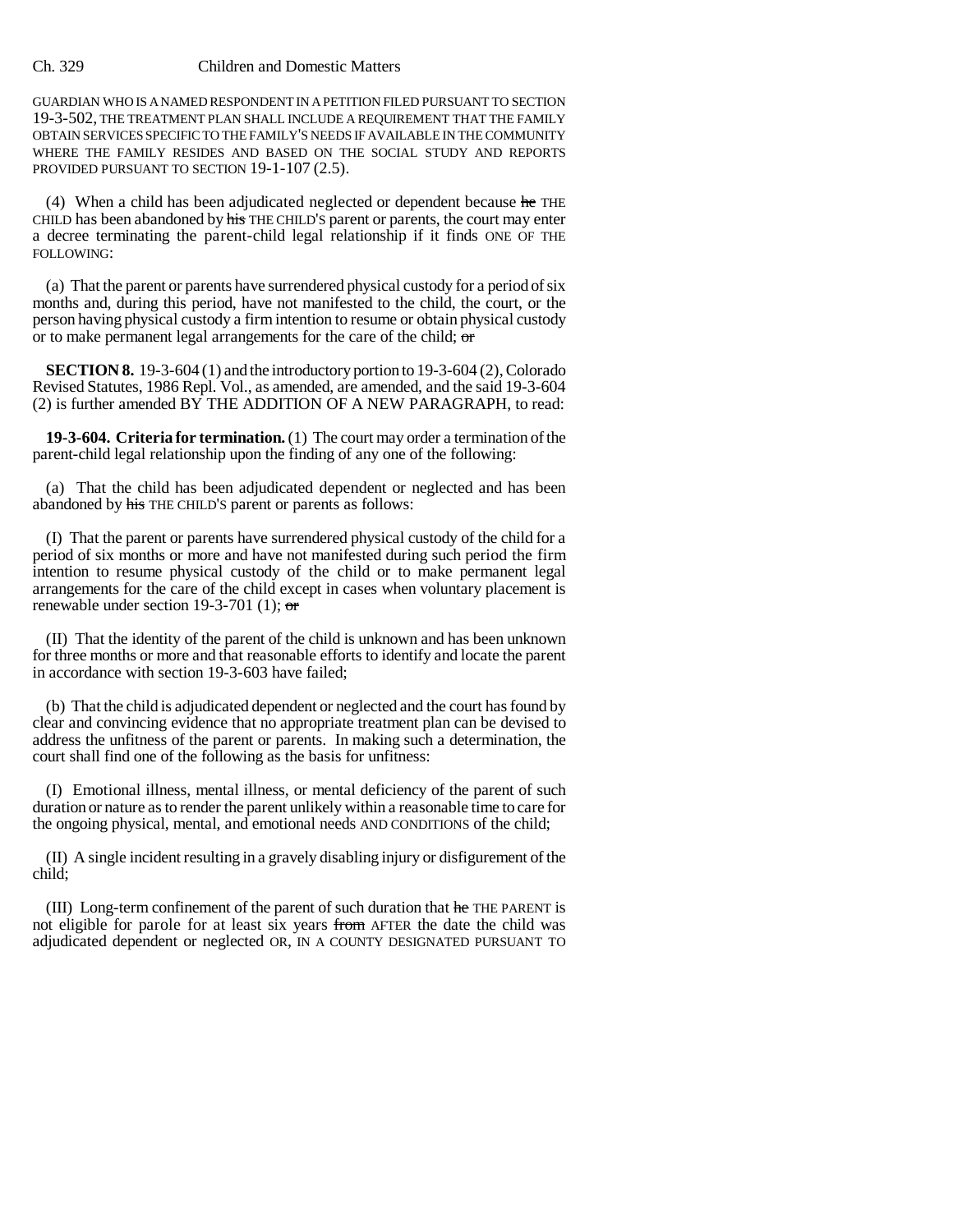SECTION 19-1-123, IF THE CHILD IS UNDER SIX YEARS OF AGE AT THE TIME A PETITION IS FILED IN ACCORDANCE WITH SECTION 19-3-501(2), THE LONG-TERM CONFINEMENT OF THE PARENT OF SUCH DURATION THAT THE PARENT IS NOT ELIGIBLE FOR PAROLE FOR AT LEAST THIRTY-SIX MONTHS AFTER THE DATE THE CHILD WAS ADJUDICATED DEPENDENT OR NEGLECTED AND THE COURT HAS FOUND BY CLEAR AND CONVINCING EVIDENCE THAT NO APPROPRIATE TREATMENT PLAN CAN BE DEVISED TO ADDRESS THE UNFITNESS OF THE PARENT OR PARENTS;

(IV) Gravely disabling injury or death of a sibling due to proven parental abuse or neglect; or

(c) That the child is adjudicated dependent or neglected and all of the following exist:

(I) That an appropriate treatment plan approved by the court has not been reasonably complied with by the parent or parents or has not been successful or that the court has previously found, pursuant to section 19-3-508 (1) (e), that an appropriate treatment plan could not be devised. IN A COUNTY DESIGNATED PURSUANT TO SECTION 19-1-123, IF A CHILD IS UNDER SIX YEARS OF AGE AT THE TIME A PETITION IS FILED IN ACCORDANCE WITH SECTION 19-3-501 (2), NO PARENT OR PARENTS SHALL BE FOUND TO BE IN REASONABLE COMPLIANCE WITH OR TO HAVE BEEN SUCCESSFUL AT A COURT-APPROVED TREATMENT PLAN WHEN:

(A) THE PARENT HAS NOT ATTENDED VISITATIONS WITH THE CHILD AS SET FORTH IN THE TREATMENT PLAN, UNLESS GOOD CAUSE CAN BE SHOWN FOR FAILING TO VISIT; OR

(B) THE PARENT EXHIBITS THE SAME PROBLEMS ADDRESSED IN THE TREATMENT PLAN WITHOUT ADEQUATE IMPROVEMENT, INCLUDING BUT NOT LIMITED TO IMPROVEMENT IN THE RELATIONSHIP WITH THE CHILD, AND IS UNABLE OR UNWILLING TO PROVIDE NURTURING AND SAFE PARENTING SUFFICIENTLY ADEQUATE TO MEET THE CHILD'S PHYSICAL, EMOTIONAL, AND MENTAL HEALTH NEEDS AND CONDITIONS DESPITE EARLIER INTERVENTION AND TREATMENT FOR THE FAMILY. THE COURT MAY RECEIVE TESTIMONY REGARDING THE FAMILY'S PROGRESS UNDER THE TREATMENT PLAN FROM THE CHILD'S PHYSICIAN OR THERAPIST, FOSTER PARENT, EDUCATIONAL OR RELIGIOUS TEACHERS, COURT-APPOINTED SPECIAL ADVOCATE, OR CASEWORKER.

(II) That the parent is unfit; AND

(III) That the conduct or condition of the parent or parents is unlikely to change within a reasonable time.

(2) In determining unfitness, conduct, or condition for purposes of paragraph (c) of subsection (1) of this section, the court shall find that continuation of the legal relationship between parent and child is likely to result in grave risk of death or serious injury to the child or that the conduct or condition of the parent or parents renders the parent or parents unable or unwilling to give the child reasonable parental care TO INCLUDE, AT A MINIMUM, NURTURING AND SAFE PARENTING SUFFICIENTLY ADEQUATE TO MEET THE CHILD'S PHYSICAL, EMOTIONAL, AND MENTAL HEALTH NEEDS AND CONDITIONS. In making such determinations, the court shall consider, but not be limited to, the following: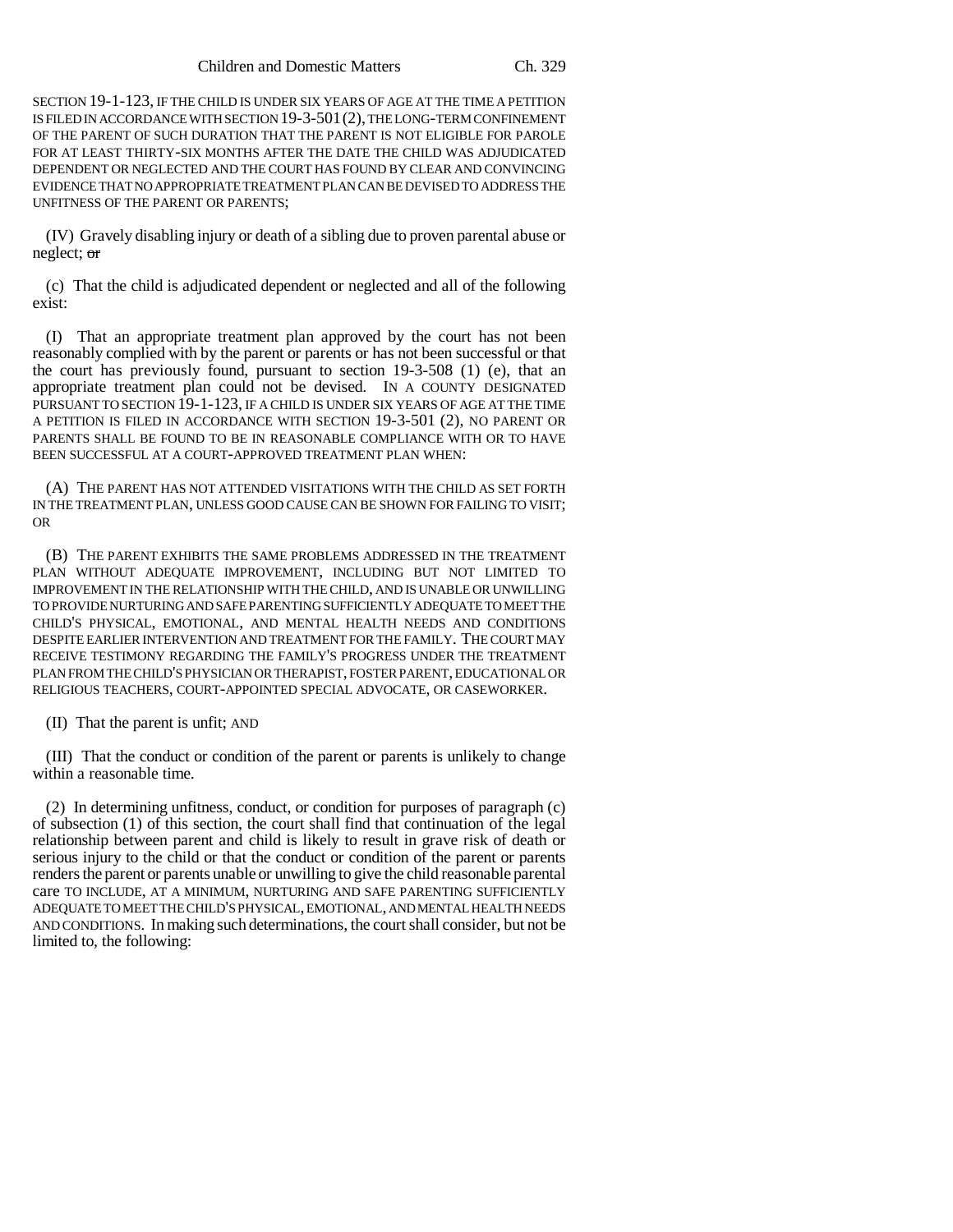## Ch. 329 Children and Domestic Matters

(i) THAT ANY PARENT WHO IS A NAMED RESPONDENT IN THE TERMINATION PROCEEDING HAS HAD PRIOR INVOLVEMENT WITH THE DEPARTMENT OF HUMAN SERVICES CONCERNING AN INCIDENT OF ABUSE OR NEGLECT INVOLVING THE CHILD AND A SUBSEQUENT INCIDENT OF ABUSE OR NEGLECT OCCURS.

**SECTION 9.** 19-3-702 (1) and (3), Colorado Revised Statutes, 1986 Repl. Vol., as amended, are amended, and the said 19-3-702 is further amended BY THE ADDITION OF A NEW SUBSECTION, to read:

**19-3-702. Permanency planning hearing.** (1) In order to provide stable permanent homes for children in as short a time as possible, a court on its own motion or upon motion brought by any party shall conduct a permanency planning hearing if a child cannot be returned home under section 19-1-115 (4) (b) for the purpose of making a determination regarding the future status of the child. Such permanency planning hearing shall be held as soon as possible following the dispositional hearing, but shall be held no later than eighteen months after the original placement and from time to time as deemed necessary by the court; EXCEPT THAT, IN A COUNTY DESIGNATED PURSUANT TO SECTION 19-1-123, IF THE CHILD IS UNDER SIX YEARS OF AGE AT THE TIME A PETITION IS FILED IN ACCORDANCE WITH SECTION 19-3-501 (2), SUCH PERMANENCY PLANNING HEARING SHALL BE HELD NO LATER THAN THREE MONTHS AFTER THE DECREE OF DISPOSITION OF THE CHILD. The permanency planning hearing shall be combined with the six-month review as provided for in section  $19-1-115(4)(c)$ .

(2.5) AT A PERMANENCY PLANNING HEARING HELD IN A COUNTY DESIGNATED PURSUANT TO SECTION 19-1-123, IF THE CHILD IS UNDER SIX YEARS OF AGE AT THE TIME A PETITION IS FILED IN ACCORDANCE WITH SECTION 19-3-501 (2) AND HAS BEEN PLACED OUT OF THE HOME FOR THREE MONTHS, THE COURT SHALL REVIEW THE PROGRESS OF THE CASE AND THE TREATMENT PLAN INCLUDING THE PROVISION OF SERVICES. THE COURT MAY ORDER THE COUNTY DEPARTMENT OF SOCIAL SERVICES TO SHOW CAUSE WHY IT SHOULD NOT FILE A MOTION TO TERMINATE THE PARENT-CHILD LEGAL RELATIONSHIP PURSUANT TO PART 6 OF

THIS ARTICLE. CAUSE MAY INCLUDE, BUT NOT BE LIMITED TO, THE FOLLOWING CONDITIONS:

(a) THE PARENTS OR GUARDIANS HAVE MAINTAINED REGULAR PARENTING TIME AND CONTACT WITH THE CHILD, AND THE CHILD WOULD BENEFIT FROM CONTINUING THIS RELATIONSHIP; OR

(b) THE CRITERIA OF SECTION 19-3-604 HAVE NOT YET BEEN MET.

(3) EXCEPT AS PROVIDED IN SUBSECTION (2.5) OF THIS SECTION, at the permanency planning hearing, the court shall first determine whether the child should be returned to his THE CHILD'S parent or guardian, pursuant to section  $19-1-115$  (4) (b). If the child is not returned to the custody of his THE CHILD'S parent or guardian, the court shall determine whether there is a substantial probability that the child will be returned to the physical custody of his THE CHILD'S parent, guardian, or legal custodian within six months. If the court so determines, it shall set another review hearing for not more than six months, which shall be a permanency planning hearing.